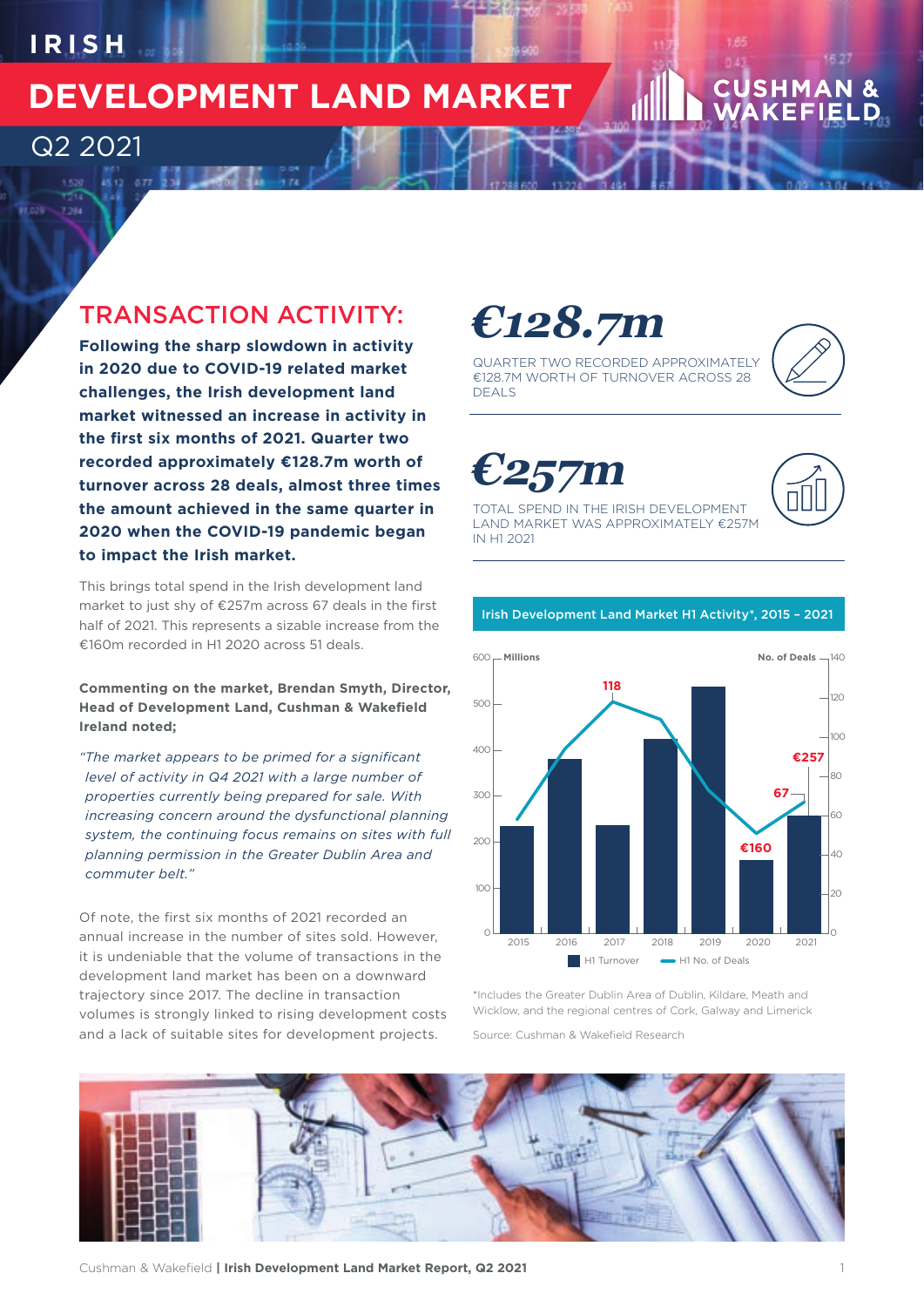Source: Cushman & Wakefield Research

#### Development Land Activity by County, H1 2021



The largest transaction of quarter two and the year so far was the M2 Airlinks site at the Cherryhound Junction, Co. Dublin, acquired for €26m by IPUT. At approximately 64.5 acres, the site has the potential scope to offer 65,000 sq m of industrial and logistics space according to a feasibility study prepared for the sale.

Of particular note, the site sold well in excess of its guide price of €18m. This level of demand and competitive bidding is strongly linked with the site's structural attributes, such as its commercial location, but also with the growing presence of E-commerce for retailers' businesses.

Another significant commercial offering to sell in the second quarter was the sale of 77 acres in Liffey Business Campus, Leixlip, Kildare. The parcel of land is part of a larger €100m deal to acquire the former Hewlett Packard (HP) campus. It is believed the value attributed towards the 77 acres is in the region of €20m.

In terms of lot size, the largest number of deals



Turnover at the half point of the year was largely driven by the Greater Dublin Area (GDA), comprising Dublin and its neighbouring counties of Kildare, Meath and Wicklow, which accounted for 84% of total spend. Dublin absorbs the majority of this turnover, totalling €125m of the €215.7m recorded.

The regional centres of Cork, Limerick and Galway combined account for approximately €41m at the end of June. Similar to what was witnessed in Dublin and the GDA, the regional capital Cork absorbs the majority of the combined turnover, totalling €25m.

The top residential development site sold so far this year was The Papermill, Clonskeagh, Dublin. The residential development site was acquired by an American private investment firm, Bain Capital, for €18.5m. The 3.4-acre site has planning permission for 126 apartments, while also full planning permission for the refurbishment of 10 existing terraced period houses on Clonskeagh Road.

Another noteworthy residential development sale was that of 49.3 acres on Blessington Road for €10.5m. Located adjacent to Naas Racecourse, the lands were offered with full planning permission for 385 houses.

Source: Cushman & Wakefield Research



#### Development Land Activity by Lot Size, Sites Sold Vs Turnover Activity, H1 2021

#### **Top Development Land Transactions, H1 2021**

| <b>Property</b>                                                   | <b>Development Type</b> | <b>Quarter Sold</b> | <b>Size in Acres</b><br>(Approx.) | <b>Price Achieved</b><br>(Approx.) |
|-------------------------------------------------------------------|-------------------------|---------------------|-----------------------------------|------------------------------------|
| Airlinks, Cherryhound Junction,<br>Co. Dublin                     | Commercial              | Q2 2021             | 64.5                              | €26m                               |
| <b>Liffey Business Campus,</b><br>Leixlip, Co. Kildare            | Commercial              | Q2 2021             | 77                                | €20 $m^*$                          |
| The Papermill, Clonskeagh,<br>Dublin 6                            | Residential             | Q1 2021             | 3.4                               | €18.5m                             |
| <b>Abbottstown Business Park</b><br>Lands, Ballycoolin, Dublin 15 | Commercial              | Q2 2021             | 67.7                              | €13.8m                             |
| <b>Blessington Road, Naas, Co.</b><br><b>Kildare</b>              | Residential             | Q1 2021             | 49.3                              | €10.5m                             |

\*Part of a larger €100m deal. Development land value estimated based on approximate price per acre, according to market experts.

Source: Cushman & Wakefield Research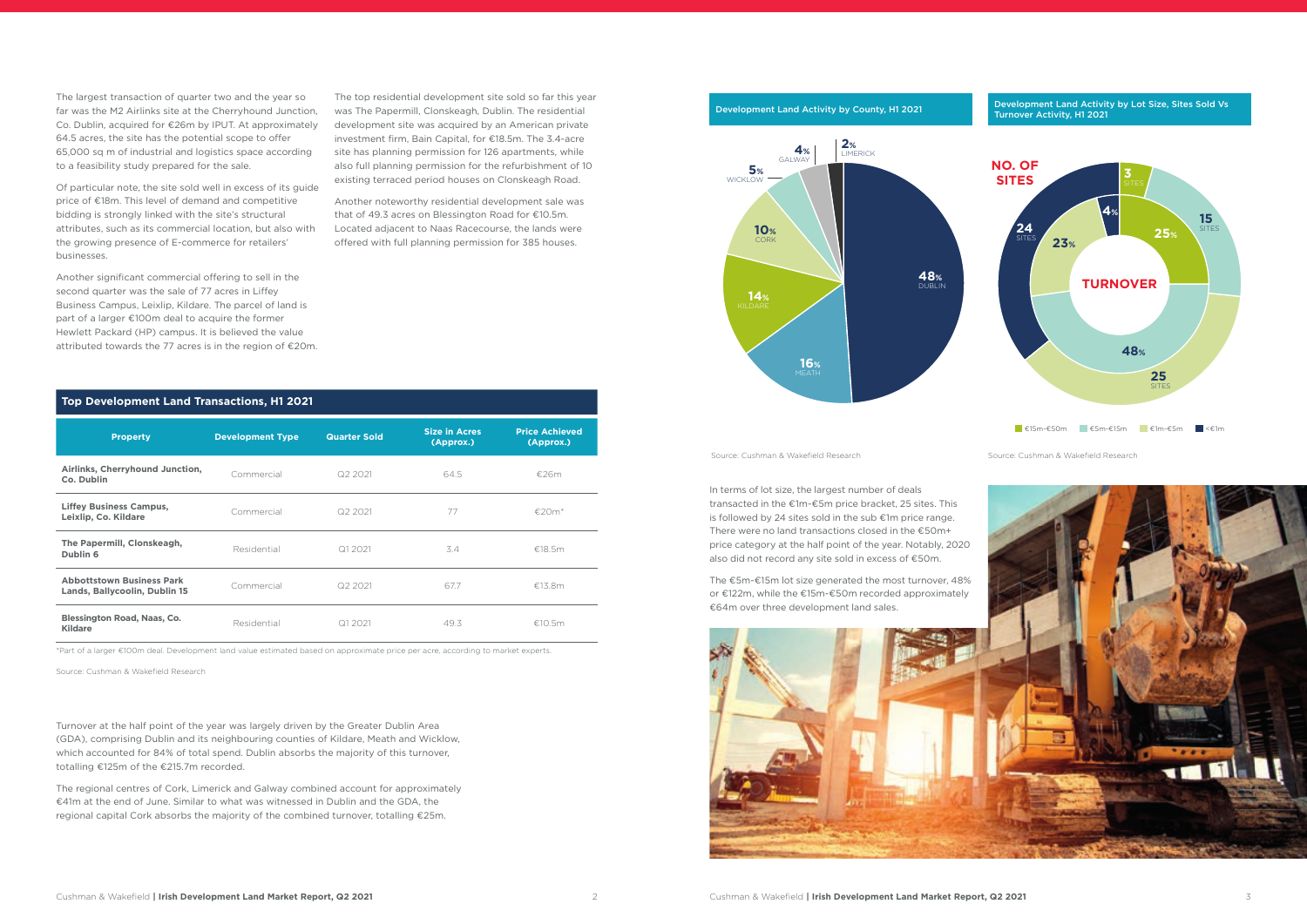

## LAND BY TYPE OF DEVELOPMENT:

**Following the continued growth of the Private Rented Sector and strong demand for residential units, sites sold for the purposes of residential development accounted for the largest percentage share of turnover in the opening six months of the year. Development land sites which are expected to be utilised for residential purposes accounted for 57% of turnover or €146m over 45 sites. An analysis of H1 activity from 2015 onwards illustrates the strong proportion of turnover levels residential development sites have accounted for over the past six years, ranging from at least 40% to as high as 80% of capital spend.** 

The value of capital invested in sites to be used for commercial development purposes has risen in the opening half of 2021 when compared with H1 activity historically. In line with the top transactions recorded, commercial development sites accounted for 39% of turnover or just shy of €101m by June end 2021. This compares with just 11% and 9% in H1 2020 and 2019, respectively. Harmonious with market insight, demand remains robust for commercial sites of significant scale, however the supply of such sites is falling short and satisfying developer requirements for commercial or even mixed-use schemes represents a significant challenge.

Interestingly, four of the commercial sites sold in H1 2021 are zoned for industrial and logistics development purposes. Combined they accounted for €60.6m worth of capital spend, which represents 60% of the total commercial land spend in H1 2021. In line with the strong demand witnessed in the Irish investment market for industrial and logistics assets and the critically low levels of availability in the occupier market, industrial and logistics development land offerings could continue to improve the overall commercial market share for the remaining six months of the year.

Sites to be used for mixed use development purposes accounted for approximately €7m across 7 deals, accounting for 3% of total turnover. The largest mixeduse offering 2021 has recorded so far was the €2.9m sale of City House, Newmarket, Dublin, which has a feasibility study showing potential for approximately 2,800 sq m of office space and 32 apartments.

The remaining 1% of transaction activity in H1 2021 comprised the Other category, including the 33-acre sale of Balheary, Newtown, Swords, Co. Dublin which has a zoning objective as a Metro Economic Corridor.

Lastly, market sentiment has repeatedly highlighted how strong demand is for sites which include some form of planning permission at the point of sale. As gross development costs are high and rising, the development viability of speculative land purchases on long term land or land without planning permission is being questioned.

When analysing development land activity from January to June end, approximately 59% of land transactions sold with some form of live planning permission included, whereas 41% of sites sold without any planning permission attached.



#### Development Land Turnover, Planning Permission Included at Point of Sale Vs. Not Included, H1 2021

Source: Cushman & Wakefield Research





Source: Cushman & Wakefield Research

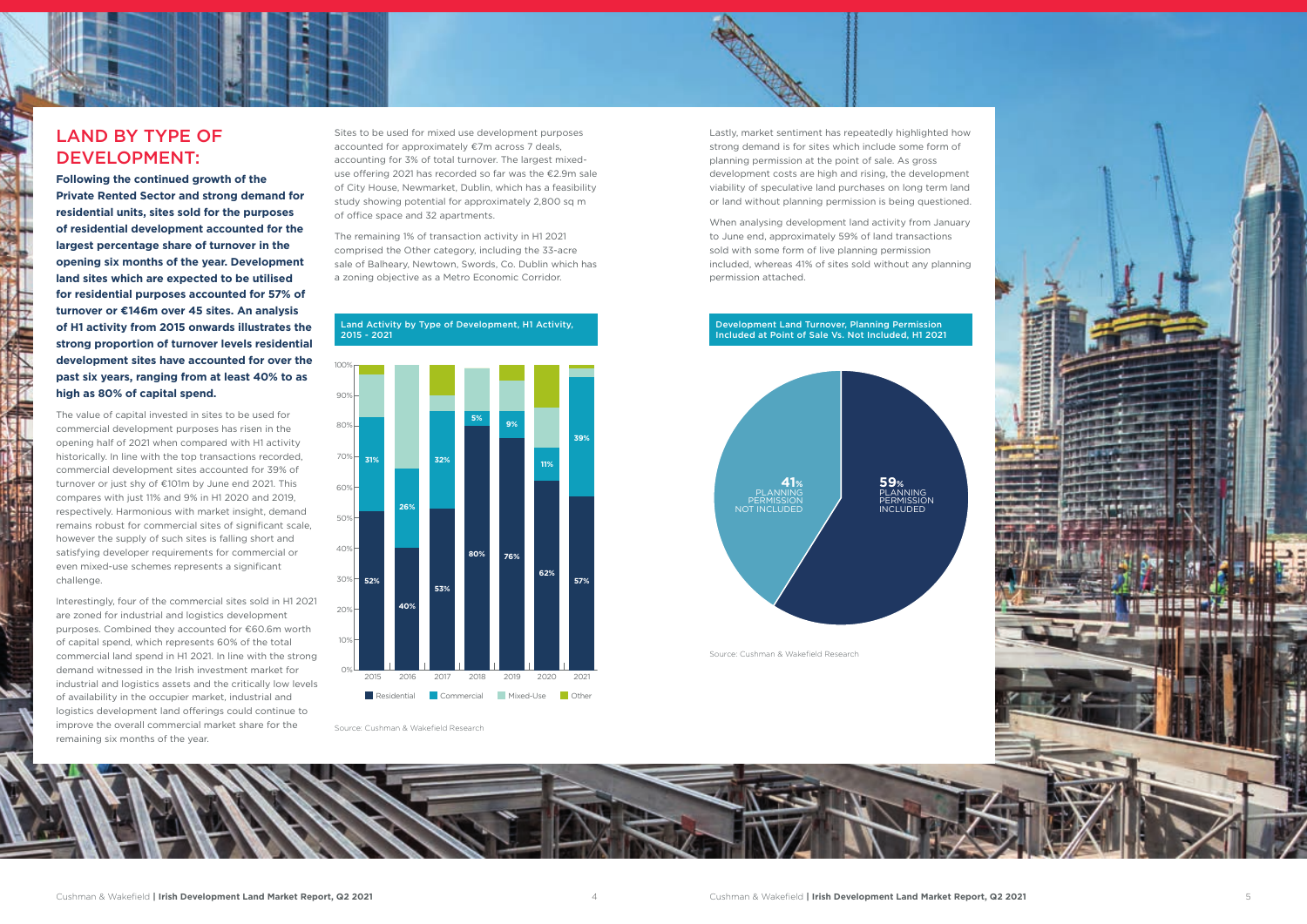

#### **1. Rising Judicial Reviews**

There are two major points to consider when submitting for planning permission which could potentially mean your application is rejected, and as a consequence, developers are working the potential delays into their project timelines. One of these is the judicial review system.

Planning decisions of the planning authority and An Bord Pleanála are subject to Judicial Review (JR). This is the general procedure for challenging the legality of decisions of the administration. In 2019, 4% of all Strategic Housing Development (SHD) schemes were brought up for JR. In 2020, this had increased to 30% and market intelligence expects this percentage to rise even further again in 2021. This rise is believed to be associated with the decrease of cost involved in putting forward an objection.

Due to rising number of judicial review cases, developers are increasingly concerned about the success of their planning permission applications and are now building into their project timelines a projected time spent on the proceedings. According to market insight, if a JR is taken out against your application, there is a high probability of your planning application being thrown out, essentially meaning the developer must then start the entire process again to obtain permission for development.

#### **2. Part V Provision**

The other major point to consider when submitting for planning permission is the Part V provision. Part V is a mechanism by which Local Authorities can obtain a percentage of land zoned residential for social housing purposes. Earlier this year the Affordable Housing Bill 2021, approved an enlargement of Part V from 10% to 20% in every local authority area. The increase now allows for a minimum 10% requirement for social homes and up to a further 10% requirement for affordable homes, where required.

However, developers have flagged concerns over the lack of clear guidance on how this increase will be calculated on the site values. Combined with this uncertainty, market insight points to the increase having a potential negative impact on the gross development costs going forward and thus taking away from the land value.

Undoubtedly, market activity will also be influenced by key challenges such as further lockdown measures and site closures due to COVID-19 restrictions, the lack of 'shovel ready' sites and access to finance.

The following market analysis poses a risk versus resilience evaluation of the Irish development land market for the remaining six months of 2021.

### **RISKS**

#### **At the half point of the year, many of the trends evident in the past 12 months look set to continue into the final two quarters.**

It is anticipated that sites for residential development located in well situated areas will continue to favour purchaser appetite. While sites to be used for commercial development purposes could strengthen further, insight points to the lack of suitable stock as a barrier to this.

## MARKET OUTLOOK RISKS VS RESILIENCE

#### **3. The Building Materials Crisis**

Surges in timber, steel and insulation prices largely led by supply chain issues have increased the cost of building materials needed for construction. From a manufacturing standpoint, COVID-19's impact on the market has meant months have been lost due to forced closures. The Irish Home Builders Association have also highlighted the large delays and congestion in customs and ports due to ramifications of Brexit.

Additionally, competition for raw materials from the United States is overpowering. The US has been subject to a generous quantitative easing programme over the past 12 months as a direct result of COVID-19. This injection of capital by the Central Bank into the economy has created funds which are being made available for residential and commercial building programmes. This in turn has led to vast amounts of materials being taken off the market by well-funded corporations.

Soaring material prices and barriers to delivering these raw materials is causing a dilemma for developers as the viability of development again comes into question. Despite aspirations that construction price inflation will have settled by the end of 2021, there is currently no evidence of such, with some developers even entirely modifying development blueprints from timber frame construction to block construction, purely from a viability perspective.

### **4. The Labour Crisis**

Further to the building materials crisis, insights from developers suggest there is also a labour shortage. Market players are calling on government and educational bodies to incentivise employees into trades and construction, with a particular focus of those coming of traditional college admission age.

The effect of COVID-19 on the market and individuals' livelihoods, saw migration of foreign workers returning home when the pandemic began. Connected to this, a further exodus of employees can be attributed towards the growth of the logistics sectors, where previously outdoor construction workers have chosen to move into indoor warehousing and facilities, according to anecdotal evidence.

This departure of workers from construction coupled with contractors desperately attempting to make up lost time due to COVID-19 closures, is ultimately leading to greater costs for developers as there is a surplus of work but not enough employees to complete it, thus competition for employees is high.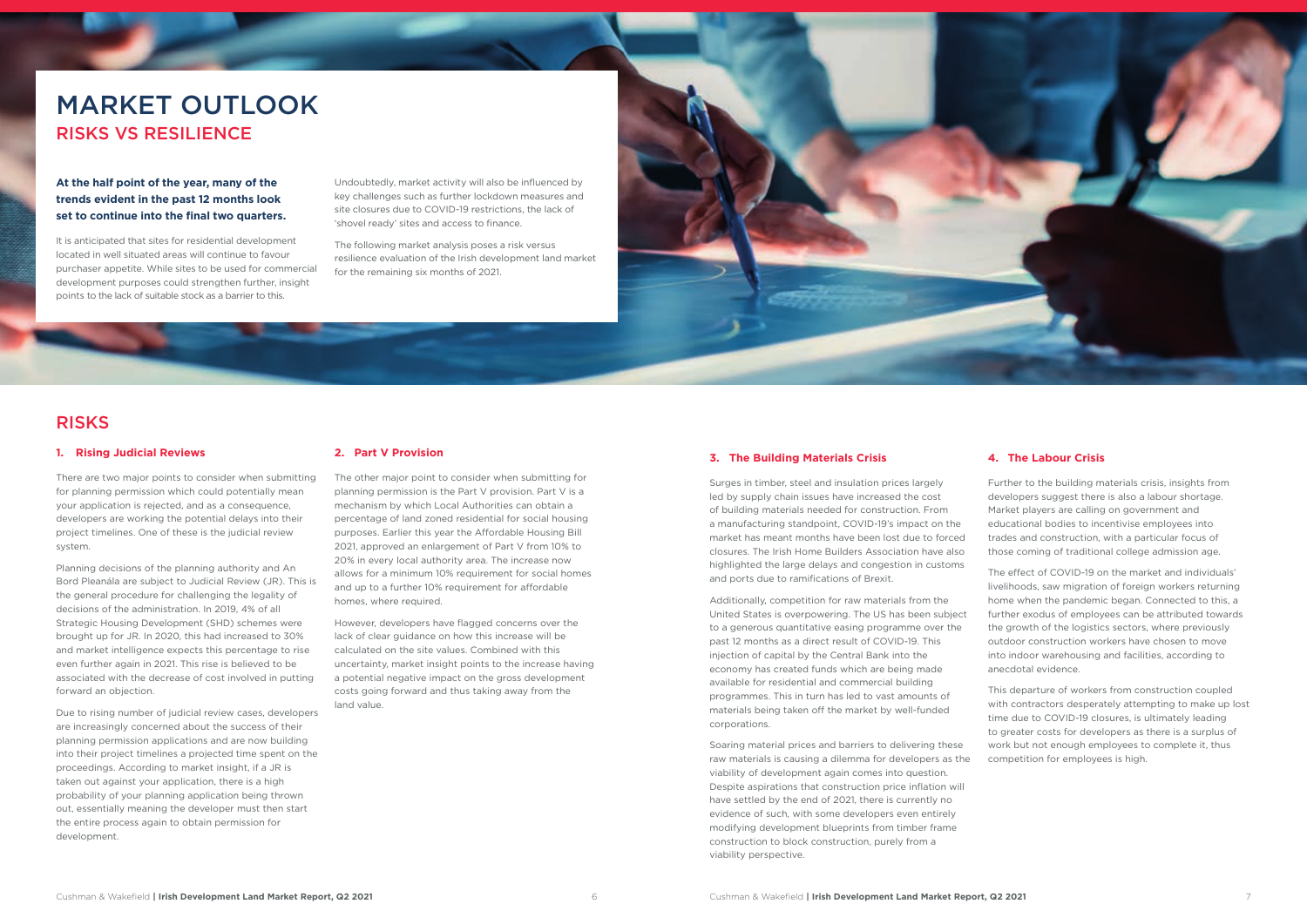#### **1. Shared Equity Scheme**

The Irish governments introduction of the shared equity scheme will allow the State to pay up to 30% of the cost of new homes in return for a stake in the property, the aim being to make it easier for individuals to gain a foothold on the property ladder. The scheme has the potential to make development affordability more viable, particularly in certain types of dwelling structures such as apartments and duplexes.

Although the scheme has been received well by developers and land purchasers, there is still a consensus amongst the market that the details need some fine tuning, with the Central Bank and the ESRI warning that the demand side initiative in a supply constrained market may result in upward pressure on house prices.

#### **2. Sites Including Planning Permission**

Hypothetical development plans are difficult to fund due to uncertainty around the gross development costs, including the time and resources spent preparing for planning permission. Development sites which include planning permission at the point of sale eliminate these uncertainties. Thus, sites with approved development plans are in high demand.

Additionally, due to the affordable housing bill and the increase on stamp duty only applying to sites granted development permission post a certain date, developers are even more keen to purchase land with previously acquired planning permission. Market insight gives an example of a site in Dublin with a feasibility study of 100+ residential units with a number of developers actively pursuing the land, but when the changes to stamp duty rates were announced none of the active developers were prepared to commit immediately due to the site having no planning permission pre-dating the stamp duty amendment.

Thus, prices being paid for 'shovel ready', 'ready to go' sites, which avoid these types of issues are generally selling with a healthy premium attached to the asking price.



### RESILIENCE